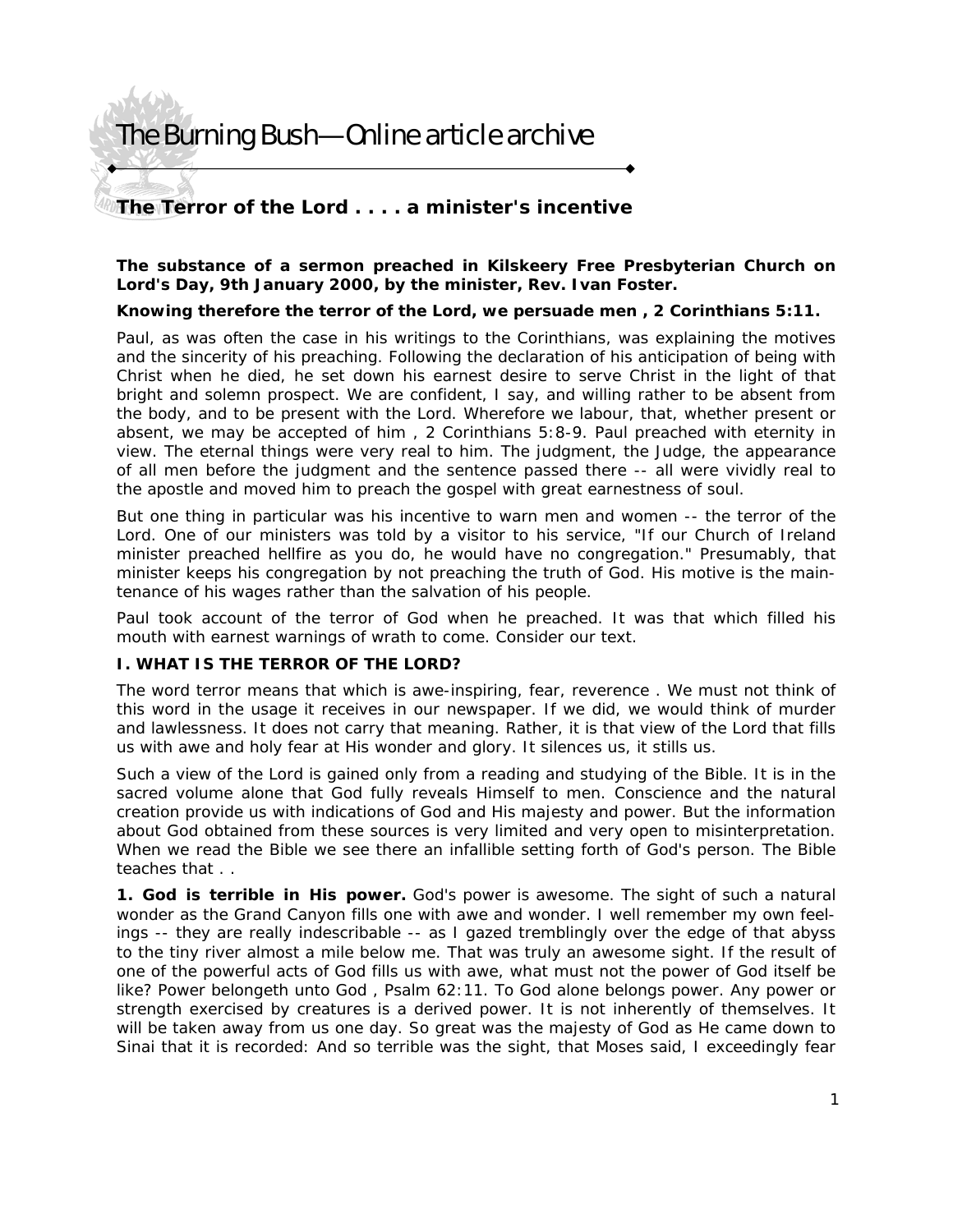*and quake* , Hebrews 12:21. Moses was more familiar with God's glory than almost any man who has ever lived, but yet he was struck with fear and trembling at the sight.

**2. He is terrible in His knowledge.** Consider these words. *But I say unto you, That every idle word that men shall speak, they shall give account thereof in the day of judgment. For by thy words thou shalt be justified, and by thy words thou shalt be condemned,* Matthew 12:36-37. God knows everything about His creatures. He knows our every thought! He knows our every word! Little wonder then that Peter counselled: *And if ye call on the Father, who without respect of persons judgeth according to every man's work, pass the time of your sojourning here in fear,* 1 Peter 1:17. The word *fear* used by Peter is the same word that is translated *terror* in our text. The thought of the all-knowing, allseeing, all-hearing God, Who will one day call all to account, ought to strike fear and awe into our hearts.

**3. He is terrible in His wrath.** *Who knoweth the power of thine anger? even according to thy fear, so is thy wrath,* Ps 90:11. You can never exaggerate the wrath of God. Whatever fear a man may have of God, it will be seen that God's wrath is in keeping with man's worst fears. God's wrath toward sin and wickedness and those who refuse the gospel call to repentance is a terrible thing! *It is a fearful* (this word is related to the word terror) *thing to fall into the hands of the living God,* Hebrews 10:31.

When the French Agnostic, Voltaire, came to die, he manifested the most dreadful fear of meeting with the One Whose presence and power he had lived to deny. It is said that he clung to those at his bedside, attempting to bring them with him beyond the grave. How great is the wrath of God! *Wrath to come* is a familiar phrase in the Bible. *O generation of vipers, who hath warned you to flee from the wrath to come?* Matt 3:7. *Jesus, which delivered us from the wrath to come,* 1 Thessalonians 1:10. Do you stand in fear of that wrath which most certainly is to come? It is wrath to its fullest measure. *For the wrath is come upon them to the uttermost* , 1 Thessalonians 2:16. We never see judgment meted out upon evil-doers in our land to anything like its proper measure. But there is a day coming when men will face God's measure of judgment for their sins. What a terrible tribunal that will be! *And I saw a great white throne, and him that sat on it, from whose face the earth and the heaven fled away; and there was found no place for them,* Revelation 20:11. The God Whom men have mocked will one day set up His throne of judgment. What a day that will be! The day of Christ's return will be a day of wrath for Antichrist and his armies. Hear their cry, recorded for us in Revelation 6:14-16. *And the heaven departed as a scroll when it is rolled together; and every mountain and island were moved out of their places. And the kings of the earth, and the great men, and the rich men, and the chief captains, and the mighty men, and every bondman, and every free man, hid themselves in the dens and in the rocks of the mountains; and said to the mountains and rocks, Fall on us, and hide us from the face of him that sitteth on the throne, and from the wrath of the Lamb* . How great is the terror of God's wrath! May God be pleased to grant to this generation in Ulster a knowledge of the fear of the Lord.

### **II. WHAT IS IT TO KNOW THE TERROR OF THE LORD?**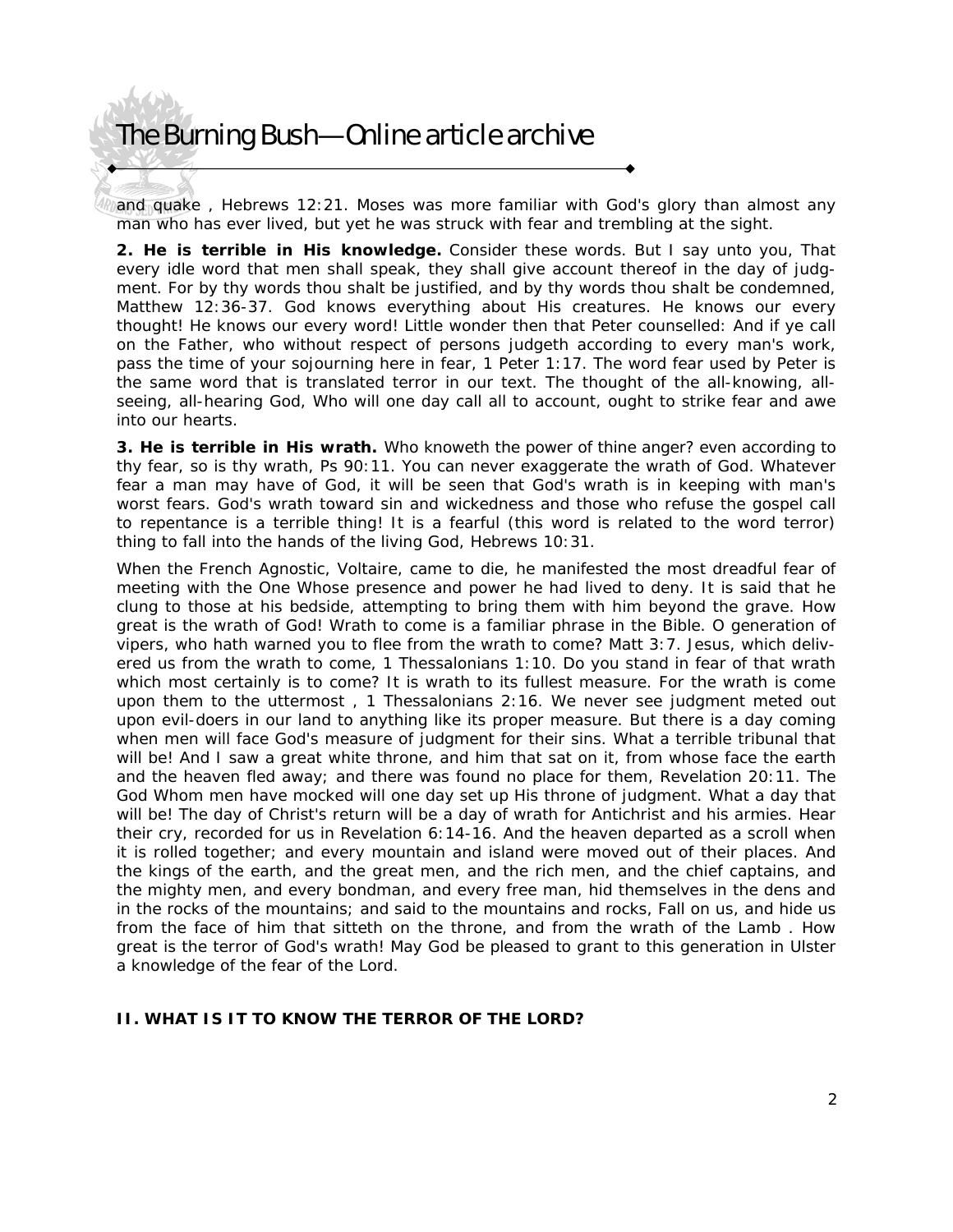It is not a knowledge man has by nature. Paul describes natural man's attitude toward the Lord. *There is no fear of God before their eyes* , Romans 3:18. That verse gives us a clue about what it means to know the terror of the Lord. It is something to be perceived or observed. The word *knowing* is translated *seen* in Matthew 2:2. *Where is he that is born King of the Jews? for we have seen his star in the east, and are come to worship him* . It is also translated by the word *wist,* meaning *know* . *And he that was healed wist not who it was: for Jesus had conveyed himself away, a multitude being in that place* , John 5:13. It means to *see, to comprehend* . In our text, Paul was saying "having seen, having had the terror of God brought before our minds, we persuade men."

**1. It is to be aware of the terror of the Lord**. *For yourselves know perfectly that the day of the Lord so cometh as a thief in the night,* 1 Thess 5:2. Christians ought to live with a perfect and constant awareness of the day of the Lord and the judgment it will bring upon those who are in their sins. Many preachers are inclined to dismiss the subject of Christ's return as a matter for cranks to study. It clearly was not treated so by Paul. If the Church of Christ was more aware of the terror of that day, then the world around us would be so much more informed of the truth of God's judgment.

**2. It is to be assured of the terror of the Lord**. It is to be so assured and aware as never to forget it and so walk in awe of God. Hated truths are often disputed. Today, even amongst Christians, an unpalatable doctrine is often treated with unbelief. They cast the truth behind them. But to be assured of the terror of the Lord is to walk with it ever before us. It is more real than the things of earth that are seen by our eyes. Is the terror of the Lord as real as this to you?

**3. It is ever to take account of it**. It is ever to consider it when we make life's decisions. Joseph did so. *How then can I do this great wickedness, and sin against God?* Genesis 39:9. This is Joseph taking account of the terror of the Lord. So did Peter. *Seeing then that all these things shall be dissolved, what manner of persons ought ye to be in all holy conversation and godliness* , 2 Peter 3:11. He calls upon those to whom he writes to walk in holiness in the light of the coming judgment. Such a knowledge has kept many from hell. *What then shall I do when God riseth up? and when he visiteth, what shall I answer him?* Job 31:14. The right contemplation of this question must turn a man to Christ for salvation; for pardon; for cleansing from sin. It was just such a contemplation that caused the Philippian jailer to ask the question: *Sirs, what must I do to be saved?* Acts 16:30.

### **III. SUCH A KNOWLEDGE DROVE PAUL TO CALL UPON MEN TO PREPARE TO MEET GOD**

Paul is telling us that because he was persuaded of the terror of the Lord, he spent his time and energy seeking to persuade those he met to seek mercy from God through Christ Jesus. In Luke 16:27, we read of the rich man, in hell, anxious to see his brothers warned of wrath to come. How many, if they could, would shout from beyond the grave to warn loved ones of wrath to come.